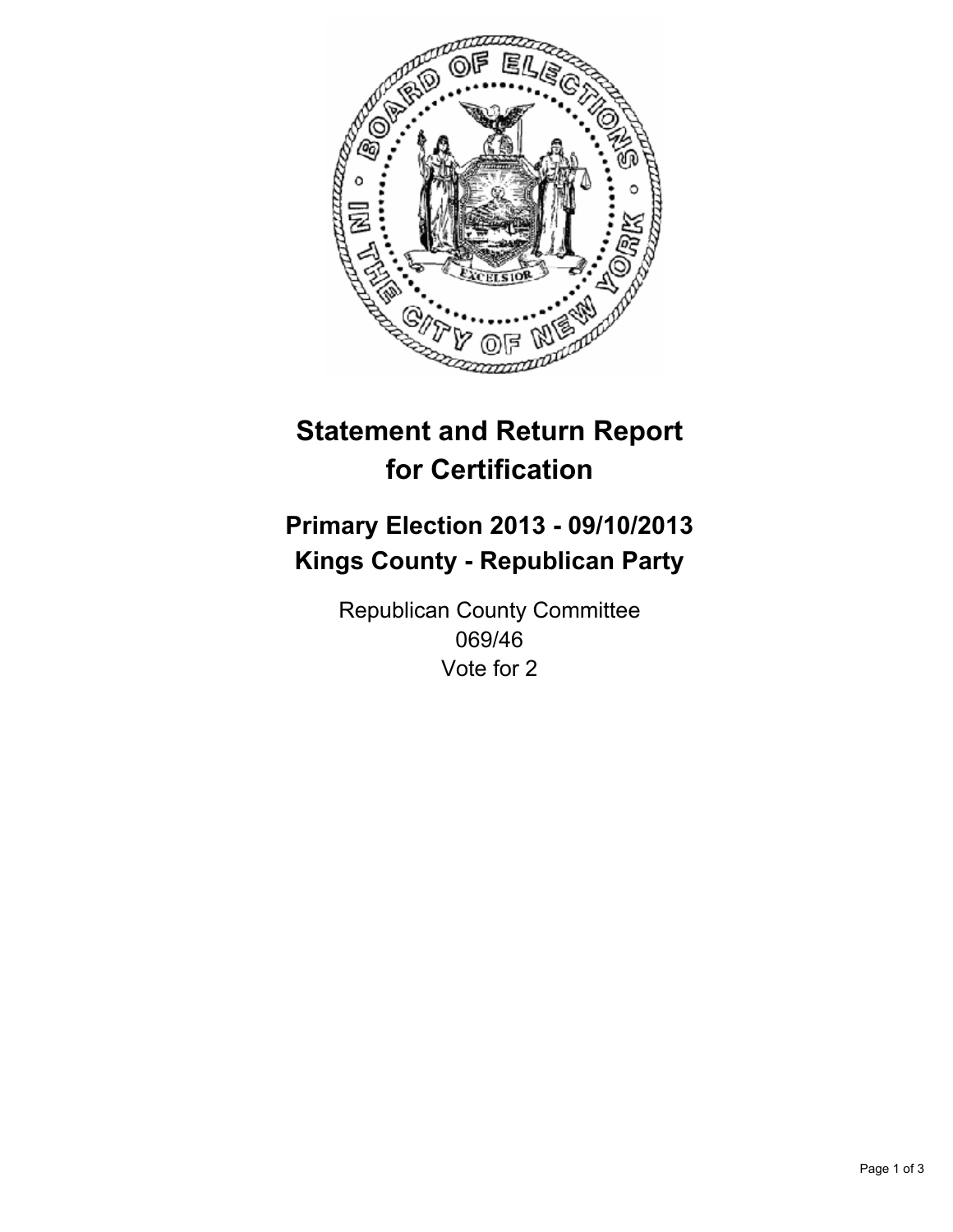

## **Assembly District 46**

| 0        |
|----------|
| 3        |
| 0        |
| $\Omega$ |
|          |
| 46       |
| 52       |
| 23       |
| 16       |
| 137      |
|          |